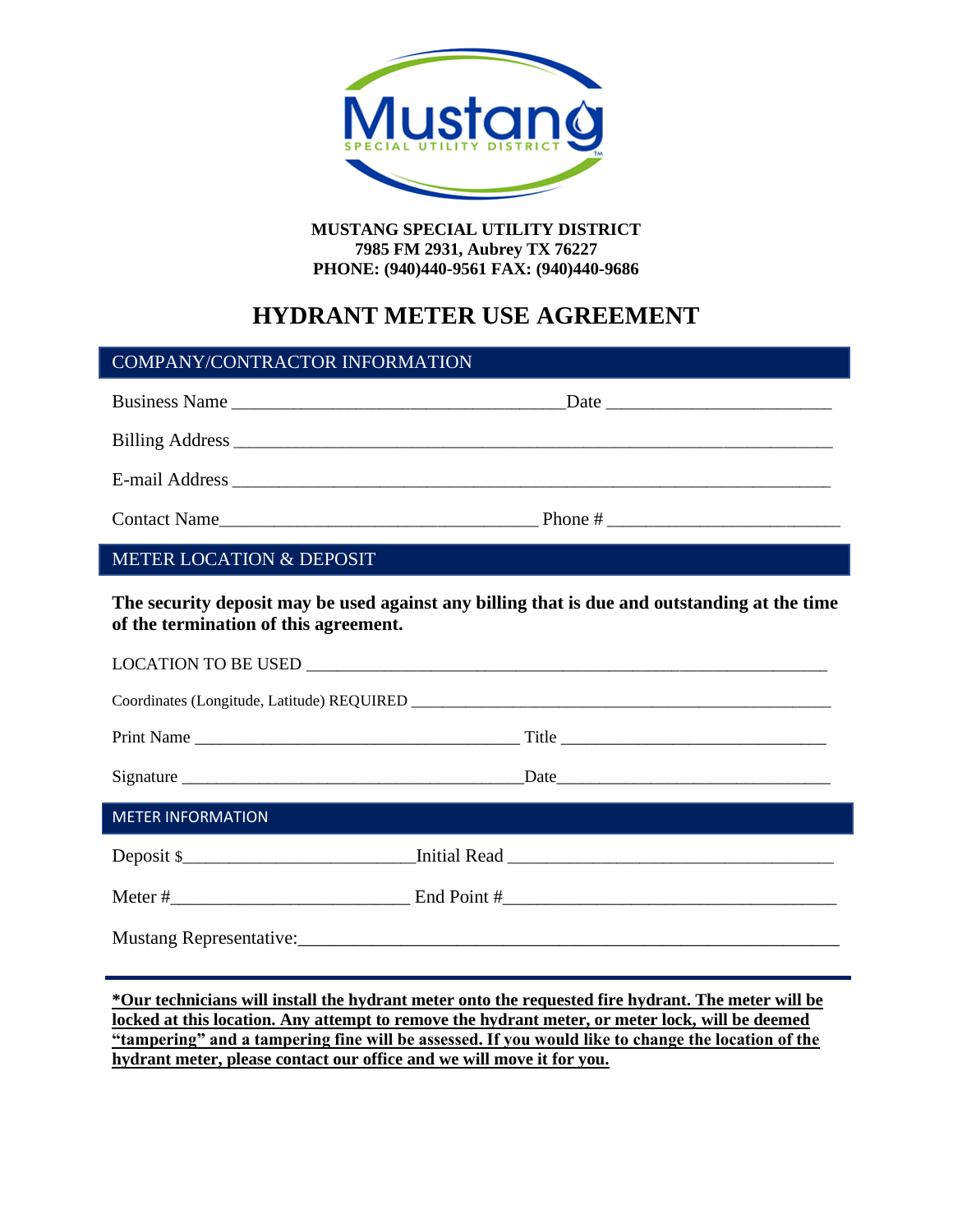## **Water Usage Rates\*:**

 Rates per 1,000 gallons: Mustang SUD \$3.98 Deposit: \$1,800.00 Paloma Creek 11A \$5.00 Deposit: \$1,000.00 Paloma Creek 8B \$2.75 Deposit: \$750.00 Paloma Creek 11B \$3.25 Deposit: \$750.00 Paloma Creek 8A \$3.25 Deposit: \$750.00 Paloma Creek 11C \$3.25 Deposit: \$750.00 Savannah \$3.98 Deposit: \$1,800.00

### *\*These rates are subject to change. Mustang SUD reserves the right to change these rates.*

*940.440.9561 • Mustang Special Utility District • abennett@mustangwater.com* **HYDRANT METER USE AGREEMENT**

THIS AGREEMENT is made between **the set of the set of the set of the set of the set of the set of the set of the set of the set of the set of the set of the set of the set of the set of the set of the set of the set of the** the "CONTRACTOR") and Mustang Special Utility District (hereinafter called "Mustang").

In consideration of the mutual covenants contained in this Agreement and other valuable consideration the receipt of which is acknowledged, the parties do hereby agree as follows:

- 1. On the terms and conditions set out in this Agreement or as otherwise provided here, Mustang agrees to let the CONTRACTOR use the hydrant meter as shown on page 1 and the backflow prevention assembly.
- 2. The CONTRACTOR shall use the Equipment only in the manner for which it was designed and intended. The CONTRACTOR shall not permit any Equipment to be used in violation of any federal, state, or municipal laws, ordinances, rules, or regulations, or contrary to the provisions of this Agreement. The CONTRACTOR shall indemnify and hold Mustang harmless from any and all fines, forfeitures, damages or penalties resulting from violations by the CONTRACTOR.
- 3. The term of this Agreement shall commence on the date shown on page 1, and ends when the meter is returned to Mustang for final reading and inspection.
- 4. **The CONTRACTOR agrees to pay Mustang by the billing due date each month, a \$227.20 fee for the possession and use of the hydrant meter and backflow assembly in addition to actual water usage charges during the continuance of this agreement.**

#### *\*These rates are subject to change. Mustang SUD reserves the right to change these rates.*

- 5. No Encumbrances: (a) Nothing shall affect Mustang's absolute ownership of and title to the hydrant meter and backflow prevention assembly. The ownership and title are reserved and retained by Mustang. (b) The CONTRACTOR agrees that it will not, in any manner, suffer or permit any of the Equipment to be pledged, seized, or held for any tax, debt, lien, or obligation arising because of the CONTRACTOR. (c) The CONTRACTOR will pay and discharge when due all taxes, fees, assessments and other governmental charges or levies imposed during the term of this Agreement with respect to any of the Equipment, provided that the tax, fee, assessment, charge or levy need not be paid if, and so long as, its validity shall currently be contested by appropriate proceedings. In case of the CONTRACTOR'S failure so to do, Mustang may recover the property and all costs of such recovery shall immediately be due and payable from the CONTRACTOR.
- 6. Return of Equipment: The CONTRACTOR shall at the end of this Agreement or at the earlier expiration, or other termination of this Agreement with respect to the hydrant meter and backflow prevention assembly, deliver the equipment in good order and repair, reasonable wear and tear excepted, free and clear of all liens, charges and encumbrances of any nature excepting only those granted by or arising through Mustang. **/lustan**
- 7. Indemnification: Except as otherwise provided in this Agreement, the CONTRACTOR shall release fully and hold Mustang, its agents and employees harmless and will indemnify them from all liabilities, including costs and legal fees, if any, including claims for damages on account of loss or damage to the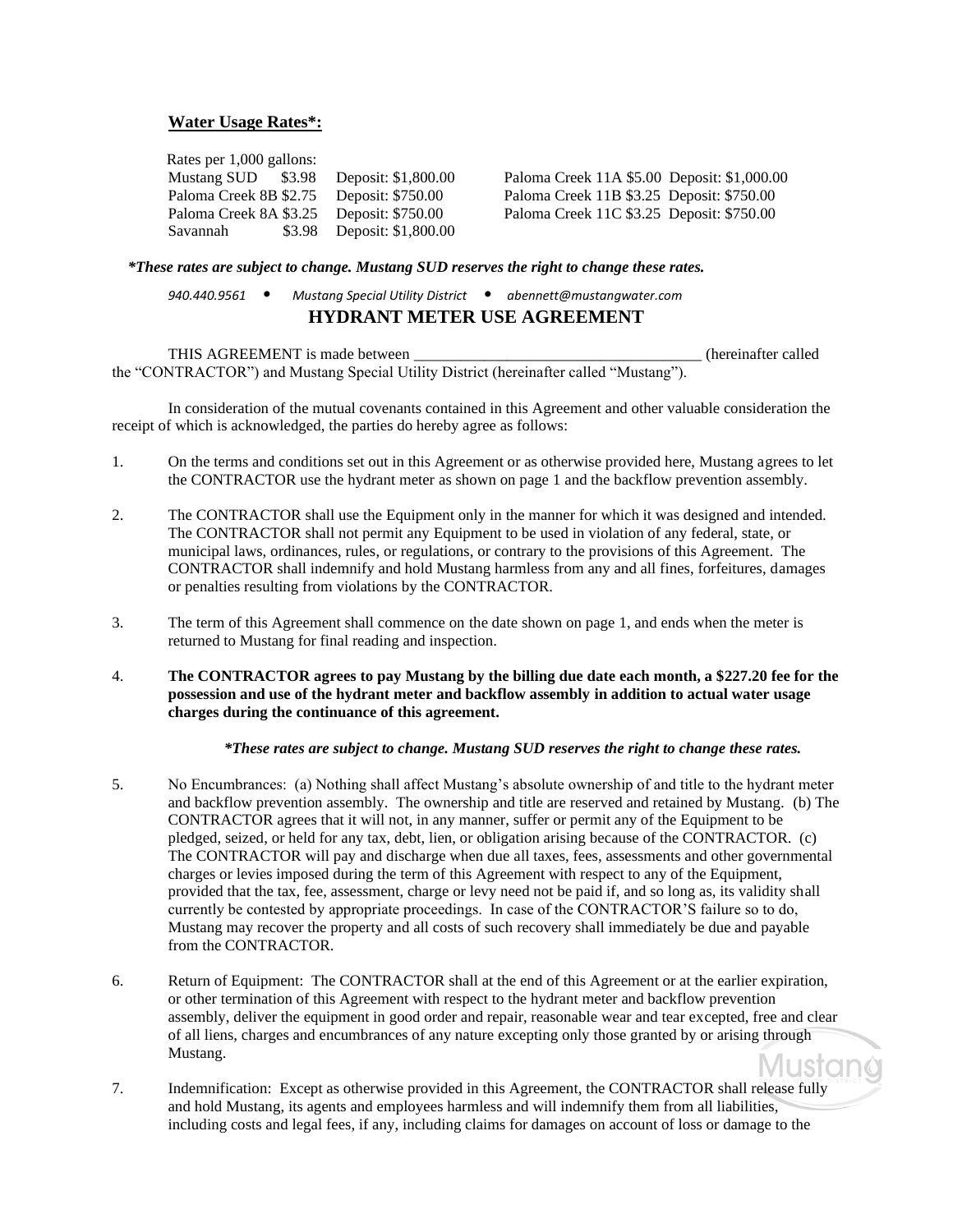property of, members of the public, the agents, servants employees, licensees, tenants, lessees and patrons of Mustang, in any manner attributable to or arising out of the ownership, operation or maintenance of the Equipment, regardless of whether caused in whole or in part by the negligence of Mustang, provided, however, that this provision shall not apply to liabilities proximately caused by acts of Mustang, which constitute willful and wanton negligence or criminal acts.

- 8. Loss of Equipment: If any of the Equipment is lost, stolen, or willfully or accidentally destroyed, the CONTRACTOR will notify Mustang immediately in writing and use all reasonable endeavors at the CONTRACTOR'S own expense to recover the Equipment.
- 9. The CONTRACTOR has this day **deposited** with Mustang the sum of **One Thousand Eight Hundred Dollars (\$1,800.00),** the receipt whereof is hereby acknowledged by Mustang, as security for the payment of faithful performance by it of all the other obligation hereunder, and for the payment of any and all sums of money for which it may be, or become, liable hereunder. Said sum of \$\_1,800\_\_ Dollars or so much thereof as shall not be applied for the purposes aforesaid, shall be returned to the CONTRACTOR, its successors or assigns, at the expiration of this Agreement, provided all the terms, conditions, covenants and agreements herein mentioned have been performed by the said CONTRACTOR, its successors and assigns.

## 10. Default:

- (a) If, during the continuance of this Agreement one or more of the following events ("Events of Default") shall occur:
	- (i) Default shall be made in the payment of any payment to be made by the CONTRACTOR and the default shall continue for 30 days after written notice from Mustang to the CONTRACTOR of the default and demand that it be remedied;
	- (ii) Default shall be made in the observance of performance of any other of the covenants, conditions and agreements on the part of the CONTRACTOR contained here and the default shall continue for 30 days after written notice from Mustang to the CONTRACTOR, specifying the default and demanding that it be remedied; then in any such case the Authority, at its option, may exercise any or all of the following rights:
	- (iii) Proceed by appropriate court action, either at law or in equity, to enforce performance by the CONTRACTOR of this Agreement or to recover damages for breach; or
	- (iv) By notice in writing to the CONTRACTOR, terminate this Agreement, at which time all right of the CONTRACTOR to the use of the Equipment shall terminate as though this Agreement had never been made Mustang shall have a right to recover from the CONTRACTOR all amounts which under the term of this Agreement may be then due or which may have accrued to the date of the termination; or
	- (v) Pay any expense or charges that the CONTRACTOR is obligated to pay pursuant to this Agreement that the CONTRACTOR has failed timely to pay. These amounts shall then be immediately due and payable by the CONTRACTOR to Mustang.
- (b) The remedies in this Agreement provided in favor of Mustang shall not be deemed exclusive but shall be in addition to all other remedies in its favor existing at law or in equity. The CONTRACTOR waives any mandatory requirements of law, now or subsequently in effect, which might limit or modify any of the remedies here, to the extent that law permits the waiver.
- (c) The failure or delay of Mustang to exercise the rights granted it here upon any occurrence of any of the events set out her shall not constitute a waiver of any right upon the continuation or recurrence of those or similar events.
- (d) The CONTRACTOR shall promptly advise Mustang of all correspondence, notices, accident reports, and other documents, received by the CONTRACTOR and asserting any claim or demand involving or relating to title to, or liens upon, the Equipment and will notify Mustang of any claim of injury or property damage involving the Equipment during the term of this Agreement.